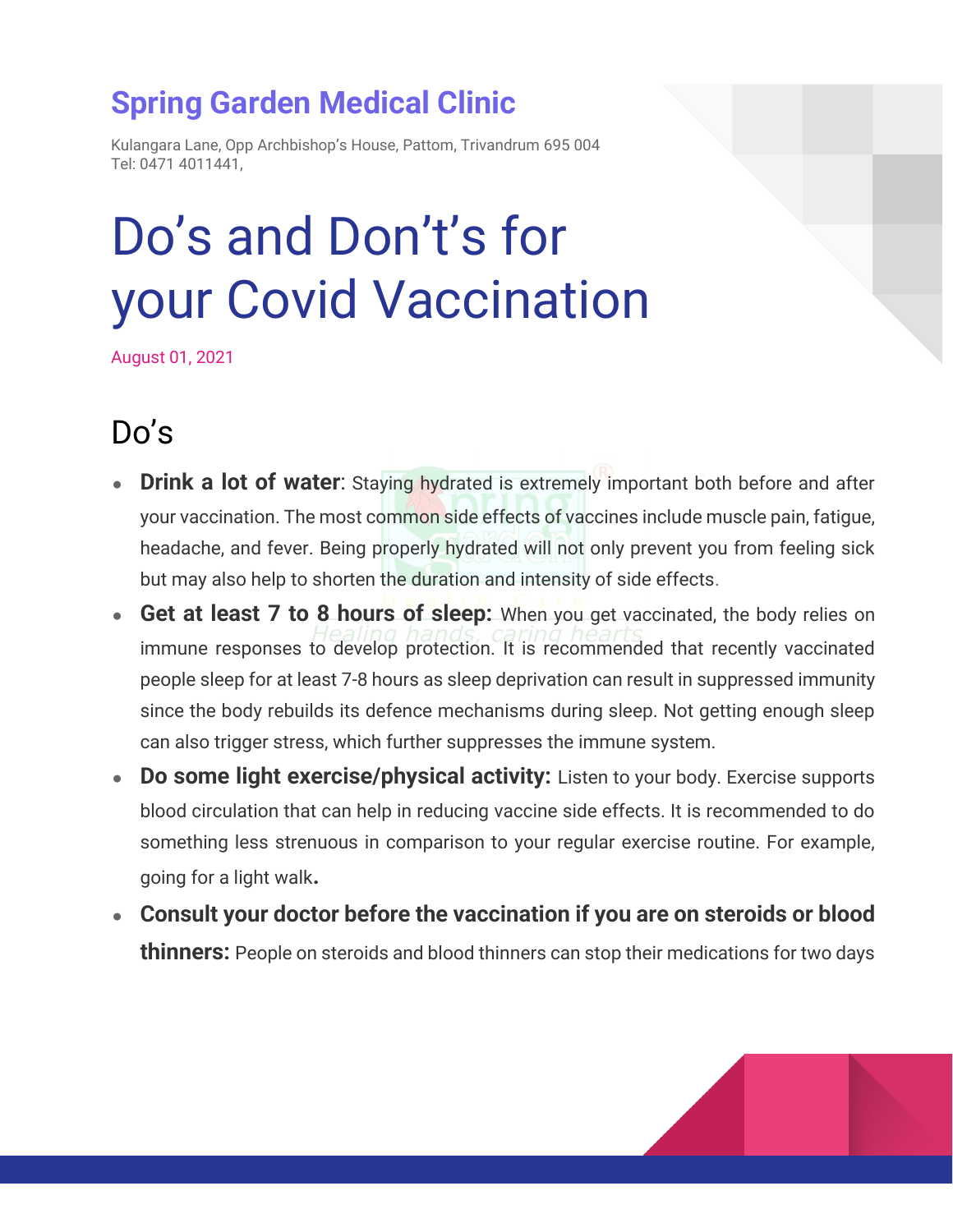before and two days after the jab to prevent adverse side-effects. If someone has had an anaphylactic shock to a vaccine, they should inform their physician and be more careful.

- **Apply a clean, cool, and wet cloth** (or some ice) over the arm after the vaccination to reduce the pain. One can also do mild exercise or use the arm for light activities to further lessen the pain and discomfort.
- **Vaccinated lactating mothers should continue breastfeeding.** The antibodies produced through COVID-19 vaccination could pass to the babies though milk and it may also offer immunity to the baby like other vaccines given in pregnancy do. Pregnant women can also take the vaccine, as approved by the Ministry of Health and Family Welfare India and WHO
- **Continue with COVID-19 appropriate behaviour:** The most important thing to do post-vaccination is to continue wearing masks, regularly washing, or sanitizing your hands, maintaining physical distance, avoid crowded places and avoid touching surfaces.

## Don't's

#### s, caring hearts

- **Avoid alcohol and tobacco:** Although there are no approved scientific studies that quantify the effect of alcohol or smoking on vaccination, it is advisable to avoid tobacco or alcohol consumption as it may aggravate and worsen vaccine side effects making the experience more stressful and unpleasant. Alcohol also affects the body's immune system negatively and there is a chance that the immune response to the vaccine may not be as effective if there is excessive alcohol in the system. The same goes for tobacco consumption as well.
- **Do not delay consulting a doctor if you experience COVID-19 symptoms even after vaccination:** Remember that the vaccination takes a while to kick in, and you will develop immunity only a couple of weeks after the second dose. The side effects such as pain and discomfort in the arm or fatigue usually



2